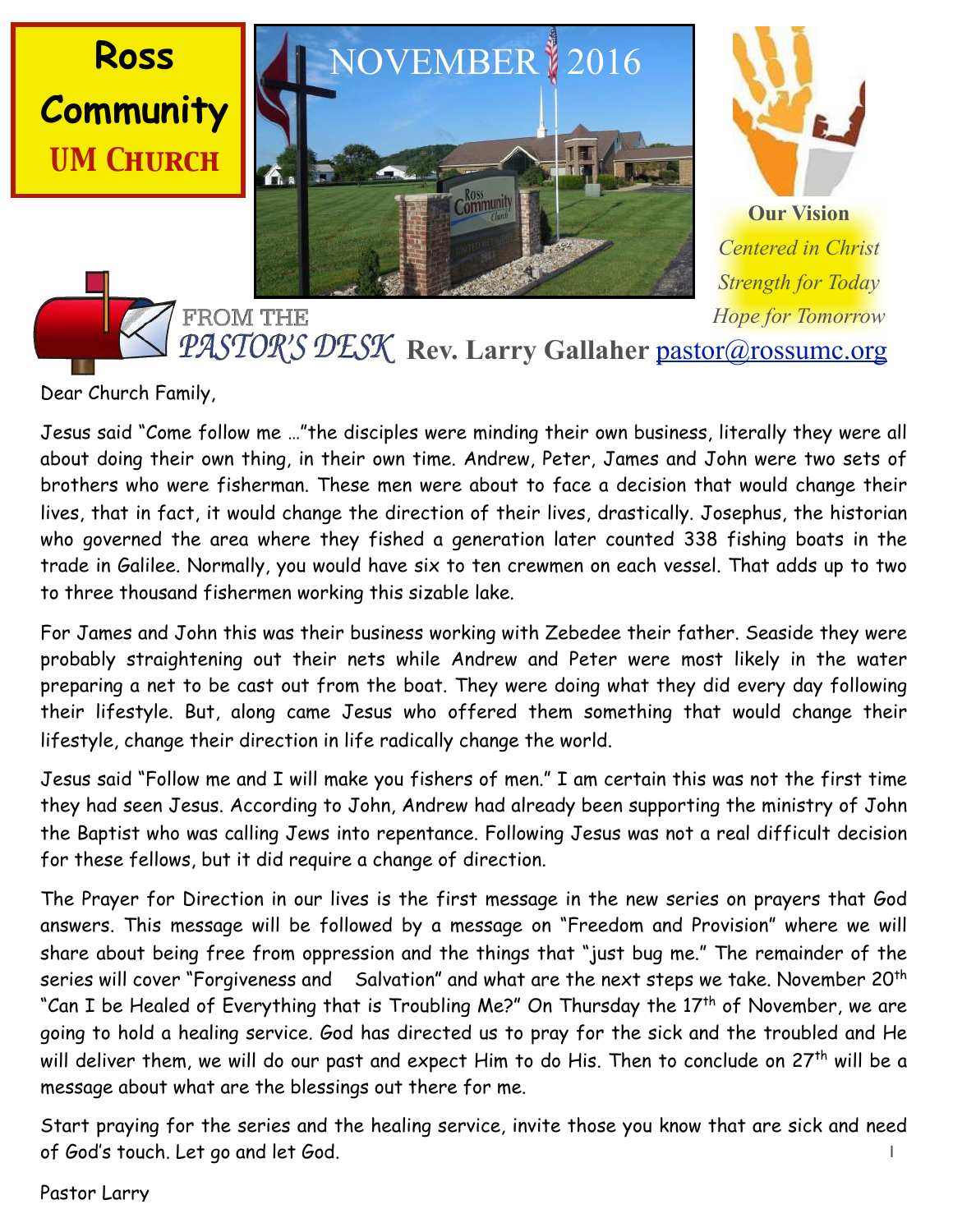# **NOVEMBER Announcements:**



06 Tom Bevington 07 Lynnette Rheinfrank 10 Frank Auffinger 11 Ann Montgomery 19 Wilma Spurlock 24 Randy Anderson 26 Judy Wilson 27 Tari Halcomb 27 Ashley Snow 27 Kara Broughton



Wedding Announcement Todd Truman & Tiffany Cales were married Saturday October 15

23 Jim & Sally Rechel 25 Jim & Lois Lynch



**Emily Adams, our new Administrative Assistant**, a Cincinnatian, graduate of Colerain High School, and B. Mus. degree from Univ.Kentucky. Lived in Lexington and returning in 2001. She has been an organist at several churches and has worked in an administrative capacity for Aetna Life and Casualty, the Council of State Governments, the Kentucky League of Cities, and the Kentucky historic preservation agency. Emily is a member of Trinity Lutheran in Mt. Healthy, active in the prayer shawl ministry, and serves as a greeter and treasurer of the Women of the ELCA group. She and her husband Dave, a retired math professor, and they live in Mt. Airy.

# **CHARGE CONFERENCE SUNDAY NOVEMBER 13**

In the past, these have been called Charger Conferences but this year they are being re-named and held locally at each church. We need your support and attendance and we will have lunch along with the meeting.

# **Children's Sunday School**

Sunday School is available for children each Sunday at Ross CUMC. We have a need for volunteers to share the responsibility of teaching children. Volunteers are appreciated for any number of Sundays. Sign up sheet in the church hallway.

# **OPEN HOUSE**

On December  $10^{th}$  Cindy and I would like to invite you our Christmas Open House (1791) Hanover Way, Hamilton), as we did last year. All you need to bring is yourself. We'll plan on around 1:00 PM as a starter. Hope to see everyone.

## Friends In Faith Event Apple and Pumpkin Fest

When: Friday November 18th, Time: 6:30pm Where: Ray & Sharon Niehoff's home (3826 Longhorn Dr. Hamilton 45013)

Sign up sheet in church hallway.

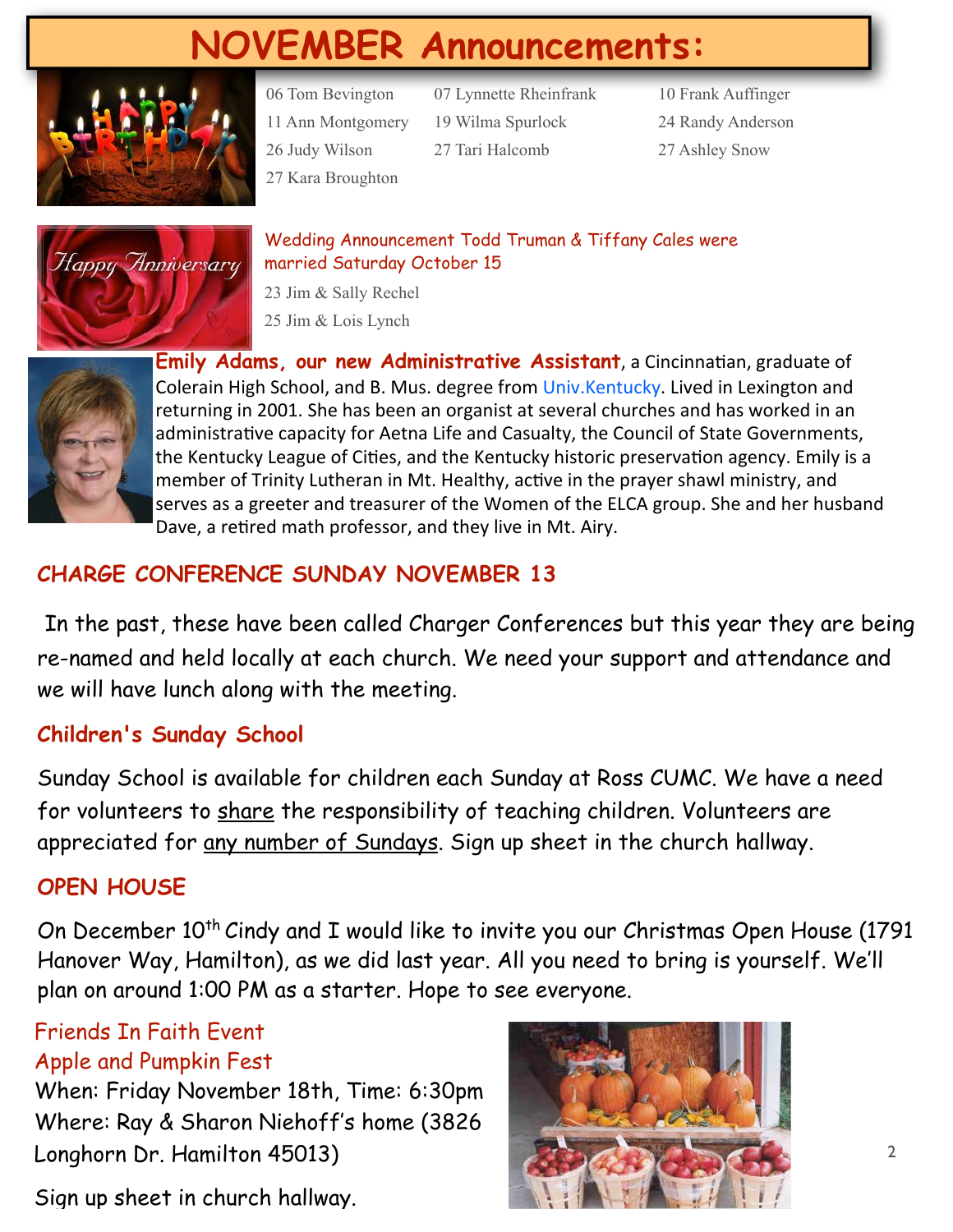## Veterans Day Celebration

Sunday November 6, we will honor our Veterans who have served in the Armed Services.



# **SOLDIER'S PRAYER**

Dear Lord, please bless our soldiers Protectors of our land. Servants called to battle When our country takes a stand.

Please give them strength and courage And hearts that will forgive. With peace and understanding In a world for all to live.

Our country's prayers are with them No matter where they roam. Please listen when they're lonely And return them safely home.



Time Change (fall back an hour) ReSet clocks Saturday

November 5th



Items are requested for our Church Time Capsule. Please bring any relevant materials you may have to the Church office.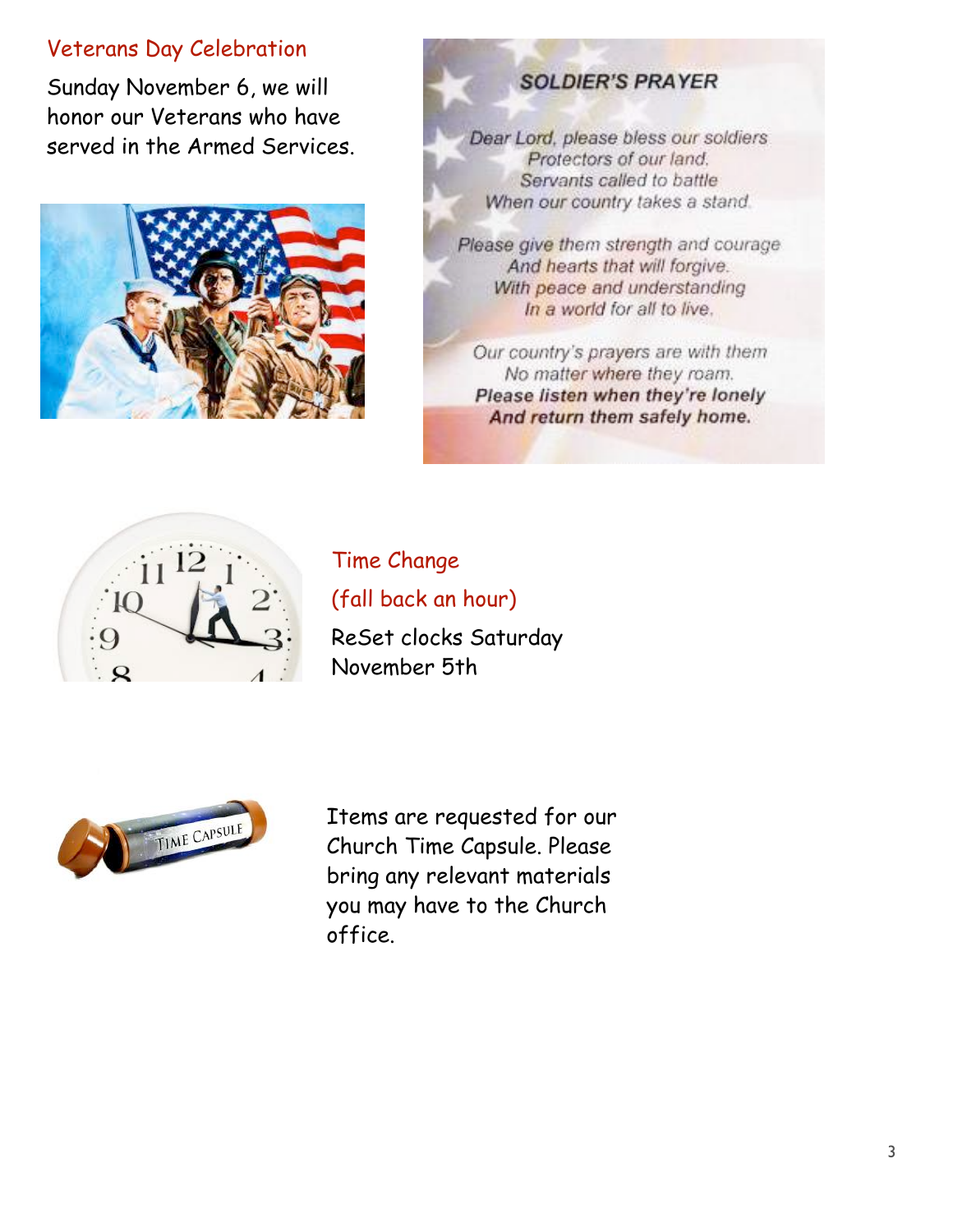

(submitted by Judy Creasy)

The UMW Holiday Nut Sale

Terri Lynn 11 most popular items: Pecan Halves Pecan Pieces Mixed Nuts Whole Cashews Almond Cranberry Granola Mix Harvest Medley Mix Milk Chocolate Jumbo Raisins Milk Chocolate Pecan Clusters Dark Chocolate Sea Salt Caramels Tins of Salted Cashews Tins of Deluxe Mixed Nuts

We will be selling in November and December. Please remember to buy the gifts.

The church Christmas dinner will be held on Tuesday, December 6th. The theme will be "Vintage Venice Christmas", the 50's era. The Praise Band will be playing Christmas music and songs. We are doing the Christmas cookie exchange, everyone is welcome to bring their favorite homemade cookies. Everyone is invited.

The next women's meeting will be on Tuesday November 11th at 10:00AM at the church

Nancy is starting to plan for the Operation magi, asking the Ross schools for 10 families names. Please take names of family members for Christmas gifts, when the tables are setup.

Karen Riehle has asked us, to send Christmas cards to her grandson Luke and his unit in Iraq, who are fighting ISIS. Please sign the Christmas cards that are in the church.

Carol is going to have another crocheting class. The sign up sheets for the class is on a round table in the Church hall. We will start by making dishcloths, progressing to the Prayer Shawls.

nuts and candy for Christmas baking and December 5<sup>th</sup>, at 10:00AM in the church to setup The following women's meeting will be on Monday, tables for the Christmas party.